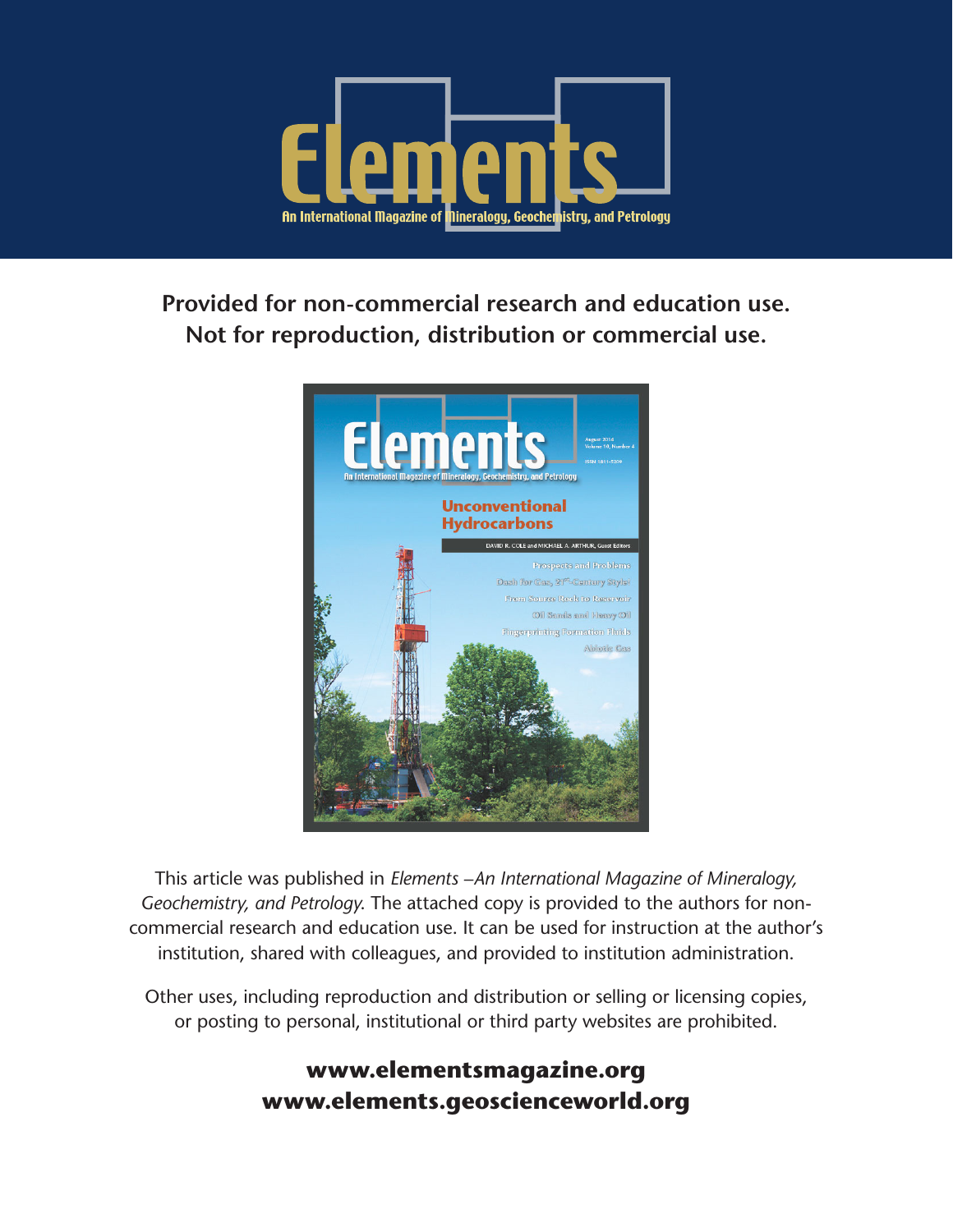# **Dash for Gas, 21st-Century Style!**



A drilling rig in the Marcellus Shale in Pennsylvania

# **Seth Blumsack1**

1811-5209/14/0010-265\$2.50 DOI: 10.2113/gselements.10.4.265

**Solution In the price deregulation in natural gas was enacted in the 1990s, there has been roughly one "dash for gas" every decade. These dashes for gas have influenced the globalization of the gas industry while being un ince the price deregulation in natural gas was enacted in the 1990s, there has been roughly one "dash for gas" every decade. These dashes**  for gas have influenced the globalization of the gas industry while being **increasing demands from the power sectors in Europe and the United States which were chasing what appeared to be dwindling supplies. The current dash**  for gas is fundamentally different and is driven by flush supplies in North **America chasing multiple new markets. The nature of the current dash for gas has more potential to induce a globalized market for natural gas than did the previous episodes.**

> KEYWORDS: natural gas markets, deregulation, liquified natural gas, **unconventional gas boom, global natural gas pricing**

## **INTRODUCTION**

In the 1970s, there was an old joke among oil men that went something like this<sup>2</sup>:

An oil executive walks into a bar and sees a wildcatter staring into his drink.

"What's the matter," says the oil executive, "another dry hole?"

"Worse," says the wildcatter, "we found *gas*."

For many years, natural gas was viewed as a poor cousin to oil. This low-value by-product was simply "flared" at the wellhead (i.e. burned off at the point of gas production) or vented directly into the atmosphere. Gas pipeline infrastructure was costly to construct, and for many years, gas prices were tightly regulated by virtually all governments. The emergence of a "market" for natural gas did not take place until the United States began limited wellhead price deregulation in the 1970s and the European Union liberalized its cross-border gas trade a decade later.<sup>3</sup> Combined with a global excess supply of natural gas until the early 1970s, the reputation of the poor cousin certainly seemed deserved.

1 John and Willie Leone Family Department of Energy and Mineral Engineering Pennsylvania State University University Park, PA 16802, USA E-mail: sethb@psu.edu

3 Natural gas is priced at many different types of locations, depending on where transactions occur along the supply chain. "Wellhead" prices denote the price of gas at the point of production.

For a commodity considered to be a poor cousin, the history of natural gas trade over the past several decades has been one of unusual concern over gas supplies (either an excess or a shortage of supplies) and of an active governmental role in natural gas trade, until wellhead price deregulation. The prospect of increased supplies through unconventional drilling has set off another wave of potential opportunities in the gas market, but as the history of natural gas trade shows, every wave of interest has come with its own adjustment problems.

Since price deregulation in the 1990s, there has been roughly one so-called "dash for gas" every several years. The first two occurred in the United Kingdom and United States, in conjunction with restructuring of the electricity sector. The most recent one, centered on North America (but with a distinctly global flair) is fundamentally different. These dashes for gas, alongside recent growth in Asian demand for transoceanic shipments of liquified natural gas (LNG), have been critical to the evolution of the global natural gas industry. The dashes for gas have also been uniquely North American and European stories—at least up until the present.

# **A DIFFERENT TYPE OF COMMODITY**

In theory, trade in natural gas should be easier and more peaceful than trade in other energy commodities such as crude oil and coal. Natural gas is generally uniform in quality or can easily be processed to produce a standardized commodity. Countries do not routinely invade one another for their natural gas supplies, as has happened countless times with oil (Fesharaki 2012). In practice, however, trade in natural gas can be quite difficult because of the exposure faced by both buyers and sellers. In other energy commodity markets, such as oil and coal, the risks are largely contained in exploration and production. Many transport modes can be used to get these commodities to market, and (at least in the oil market) a large number of buyers and sellers operate in a market that is global in scope. In contrast, the development of a gas field is inextricably tied to demand for the produced gas and to the existence of a pipeline infrastructure that will deliver the gas. This creates a "chicken and egg" problem because the pipeline cannot be justified without gas being produced on the upstream end. Thus, both buyers and sellers are exposed to transportation risks. It is because of this exposure that long-term contracts dominated the natural gas industry

<sup>2</sup> This joke was sourced from Fesharaki (2012) although its exact origin is unclear. The term *wildcatter* comes from the American oil industry and was used to describe people or firms drilling for oil in areas not previously thought to host productive formations.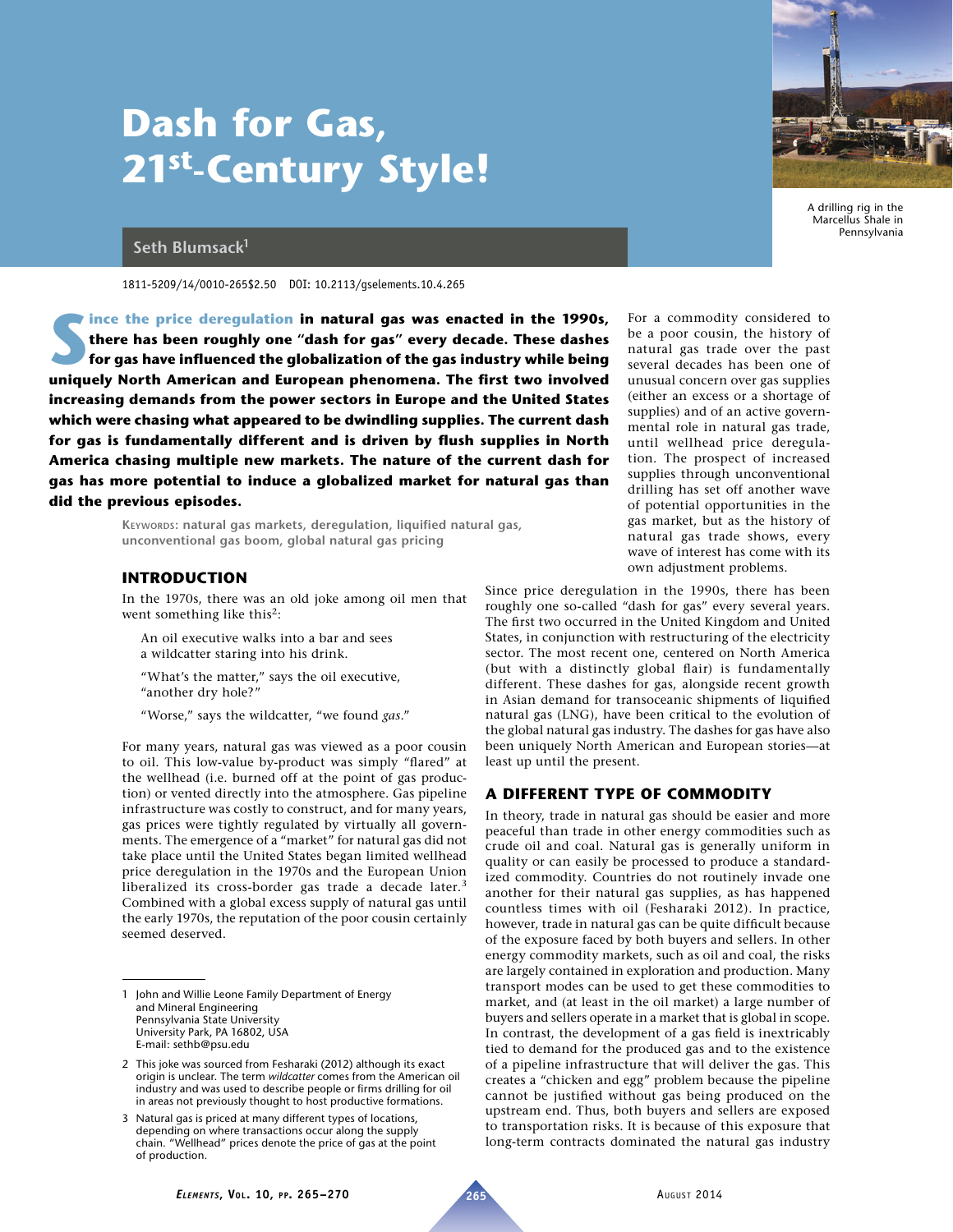for many years. For example, during the 1950s and 1960s, long-term supply contracts locked in low prices basically for the productive life of entire gas fields.

# *Early Historical Perspective Provides Insights*

When the price of something is low, people typically demand more of it, and natural gas is no exception. With prices held low through regulation and long-term contracting, natural gas found a useful life as a fuel for industry and power-generation facilities. But the trouble with low prices is that no one wants to sell something on the cheap. Signs of shortages began to emerge during the 1960s and 1970s as exploration for gas declined, and exploration for oil also stagnated due to regulations that held oil prices low. Oil import quotas in place in the United States (lifted just prior to the oil embargo in 1973) provided additional disincentives to global oil and gas exploration. This perception of physical shortage coupled with regulations keeping prices low led to an odd set of circumstances that culminated in the U.S. Fuel Use Act of 1978, which limited the use of natural gas in industrial boilers, including power-generation facilities. So while one set of forces was keeping prices (somewhat artificially) low and acting to increase demand, reduced exploration was an opposing force that constrained consumption of natural gas.

In addition to the U.S. Fuel Use Act, the U.S. Natural Gas Pricing Act was also passed in 1978. This replaced the existing regime of gas price regulation with a complicated system of tiers meant to encourage the development of new natural gas assets. The basic idea was that "old" gas would continue to be priced at historically low levels while "new" gas developments could enjoy higher prices. This system was eventually replaced by full wellhead price deregulation in the early 1990s. While the tiered pricing system was complicated, it did work, and encouraged enough new gas development that shortages in gas supplies reversed to surpluses within a single decade. As a result, the restrictions imposed by the U.S. Fuel Use Act were progressively relaxed and eliminated in the 1980s. This first shot at natural gas price deregulation was followed in the ensuing years by similar initiatives to create more market-based gas pricing in the United Kingdom and the European Union.

# *Geographic Shift in the Supply–Demand Picture*

The current dash for gas, which is the focus of this article, is different because it represents a confluence of regional excess supply seeking new markets with the prospective opening of new domestic and globalized markets. The

"dash" in this case is not for the gas supply per se, but rather a rush to establish new market opportunities for unconventional gas supplies that could be exported. In many ways the current gas market is trying its hardest to follow Say's Law, which states that supply can create its own demand.

Much of the dynamic of the current dash for gas is due to a geographic shift in the global supply and demand picture for natural gas. Conventional gas reserves are concentrated in regions that have historically been important oil producers, such as Russia, the former Soviet states, and the Middle East. Unconventional gas resources—of which gas-bearing shales are an important component—are distributed more broadly (FIG. 1, for shale gas specifically). Production in North America has dominated the unconventional gas boom since its inception in the mid-2000s, and no other region (with the possible exception of China, with its coalbed methane resources) appears able to ramp up capacity anywhere nearly as quickly.

Although exact resource estimates for the global unconventional gas sector are uncertain because of imperfect or nonexistent resource estimates in many regions, these unconventional resources (which include tight gas and coalbed methane in addition to shale gas) could increase technically recoverable gas reserves by more than 65% globally (McGlade et al. 2013). Meanwhile, the growth in demand for natural gas in North America (the largest producer of unconventional resources) has been slow and limited to the power-generation sector.

The unconventional natural gas boom is, at the present time, primarily a North American phenomenon focused on extraction from shales and tight-sand formations, but many other countries have unconventional gas resources that could be extracted under the right political and market circumstances. Whether the unconventional gas boom remains centered on North America or not, it has the potential to change the geopolitics of energy. Unconventional natural gas could allow Asia to meet its energy needs without increased reliance on coal or oil and without needing to commit to risky pipeline projects (for example, to carry Russian gas through North Korea to the south). It could contribute to diversifying natural gas supplies in Europe (Bocora 2012). In the near term (at least until other countries are able to develop unconventional gas resources), this potential depends especially on the current North American dash to capture increased supplies and on how much of those supplies make it to global markets versus domestic markets in North America.



*ELEMENTS* **266** AUGUST 2014

**FIGURE 1** Estimates of technically recoverable shale gas reserves (trillion cubic feet; top number in each bubble) and annual natural gas demand (trillion cubic feet per year; bottom number in each bubble) for several countries where technically recoverable reserve estimates have been made. SOURCE: U.S. ENERGY INFORMATION ADMINISTRATION (WWW.EIA.GOV/ANALYSIS/STUDIES/ WORLDSHALEGAS)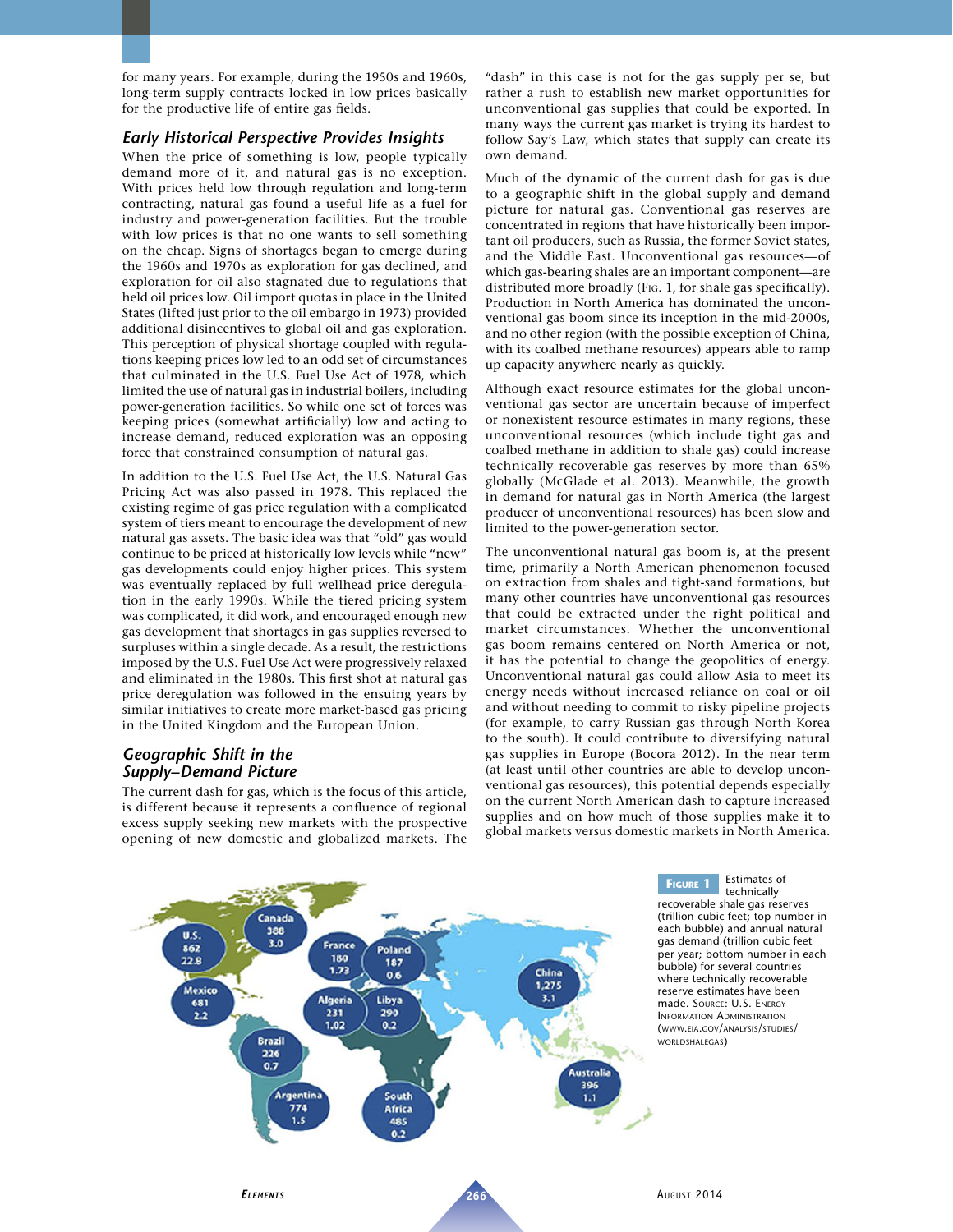#### **THE DASH DURING THE 1990S AND 2000S**

#### *Natural Gas for Power Generation*

The original dash for gas began in the United Kingdom during the 1990s shortly after electricity generation was deregulated (Winskel 2002). This market transformation had an immediate and dramatic result with the rapid adoption of combined-cycle gas turbine (CCGT) technology for power stations within the UK (Watson 1997; Kern 2012). The exact reasons for this rapid transition are unclear and debated somewhat, but at least three factors likely contributed. First, one of the primary motivations for electricity restructuring in the United Kingdom was to reduce the political power of the coal-mining union. This was successful and coal prices rose as supply shrank, making natural gas competitive. Second, advances in CCGT technology made those investment decisions look increasingly attractive relative to coal-fired plants. Third, there were fewer regulatory strings attached to the new CCGT entrants, and the flexible operation of the natural gas plants matched well with the UK electricity market structure, in which generators would offer supplies into a half-hourly auction known as the "pool" (Wolak and Patrick 2001).

The resulting movement towards CCGTs became known as (and was even celebrated by the government as) the "dash for gas," and natural gas demand increased in the United Kingdom by 20% in the space of several years from the mid-1990s through the early 2000s. Because gas was plentiful from North Sea fields and coal prices were still relatively high, electricity prices were kept low, which made the United Kingdom's electricity restructuring experiment seem like a success.

However, the dash for gas could not stop the laws of economics. After the demand for gas went up and the demand for coal went down, so went their prices. Beginning around 2004, both gas and electricity prices began to spike dramatically in the United Kingdom (Wolak and Patrick 2001). FIGURE 2 illustrates this price spike for natural gas. The lesson of the dash for gas in the United Kingdom amounted to more than just the simple economics of coal– gas competition—it illustrated how overleveraging a single fuel source or technology might look good when the fuel price is low, but exposed both consumers and producers to volatility. This lesson has been hard-learned in many parts



**FIGURE 2** Natural gas prices at the U.K. national balancing point (NPB) and national gas consumption in billion cubic feet (BCF). DATA TAKEN FROM THE BP STATISTICAL REVIEW OF WORLD ENERGY (WWW.BP.COM/EN/GLOBAL/CORPORATE/ABOUT-BP/ENERGY-ECONOMICS/STATISTICAL-REVIEW-OF-WORLD-ENERGY.HTML)

of the world. Most recently, for example, a heavy reliance on natural gas for power generation in the New England states of the United States, combined with scarce gas transmission capacity, resulted in both gas and electricity price spikes in each of the winters of 2012–2013 and 2013–2014.

Not to be outdone by their counterparts in the United Kingdom, power-generation companies in the United States went on their own dash for gas following the restructuring of the electricity sector during the mid and late 1990s. The amount of natural gas used for power generation in the United States essentially doubled between the mid-1990s and 2008 (when the global recession began to affect power demand and the unconventional gas revolution took off), as shown in FIGURE 3. Since natural gas demand in other sectors of the economy had been essentially flat or declining (more detail is shown in FIGURE 4), particularly in the industrial sector, the demands from the powergeneration sector began to represent the "swing demand" that drove the pricing in the North American natural gas market. The resulting upward swings in price and in price volatility are also shown in FIGURE 3.



**FIGURE 3** Natural gas price, in dollar per thousand cubic feet (\$/Mcf) and the consumption of natural gas for power generation in the United States, in trillion cubic feet (TCF), from 1990 to 2012. DATA TAKEN FROM THE U.S. ENERGY INFORMATION ADMINISTRATION NATURAL GAS DATA PAGE (WWW.EIA.GOV/NATURALGAS)

Just as in the United Kingdom case, the United States had a number of reasons for the shift towards natural gas in power generation. Relative to other technologies, natural gas plants could more flexibly integrate into the deregulated markets being established in the United States, covering roughly half the states and two-thirds of electricity demand. Like their counterparts in the United Kingdom, American electricity markets featured auction structures where the prices could change every hour or every half hour. In fact, as computational power advanced, some electricity markets began calculating prices on a five-minute basis, starting in the mid-2000s. Increasingly stringent environmental controls on coal-fired generation also implicitly encouraged the construction of gas-fired plants, as have (ironically) mandates for renewable energy such as wind and solar power. Natural gas plants do not benefit directly from these mandates, but they are sufficiently flexible to be able to provide backup services to electric-grid operators in the event that renewable energy sources cannot provide electricity as desired.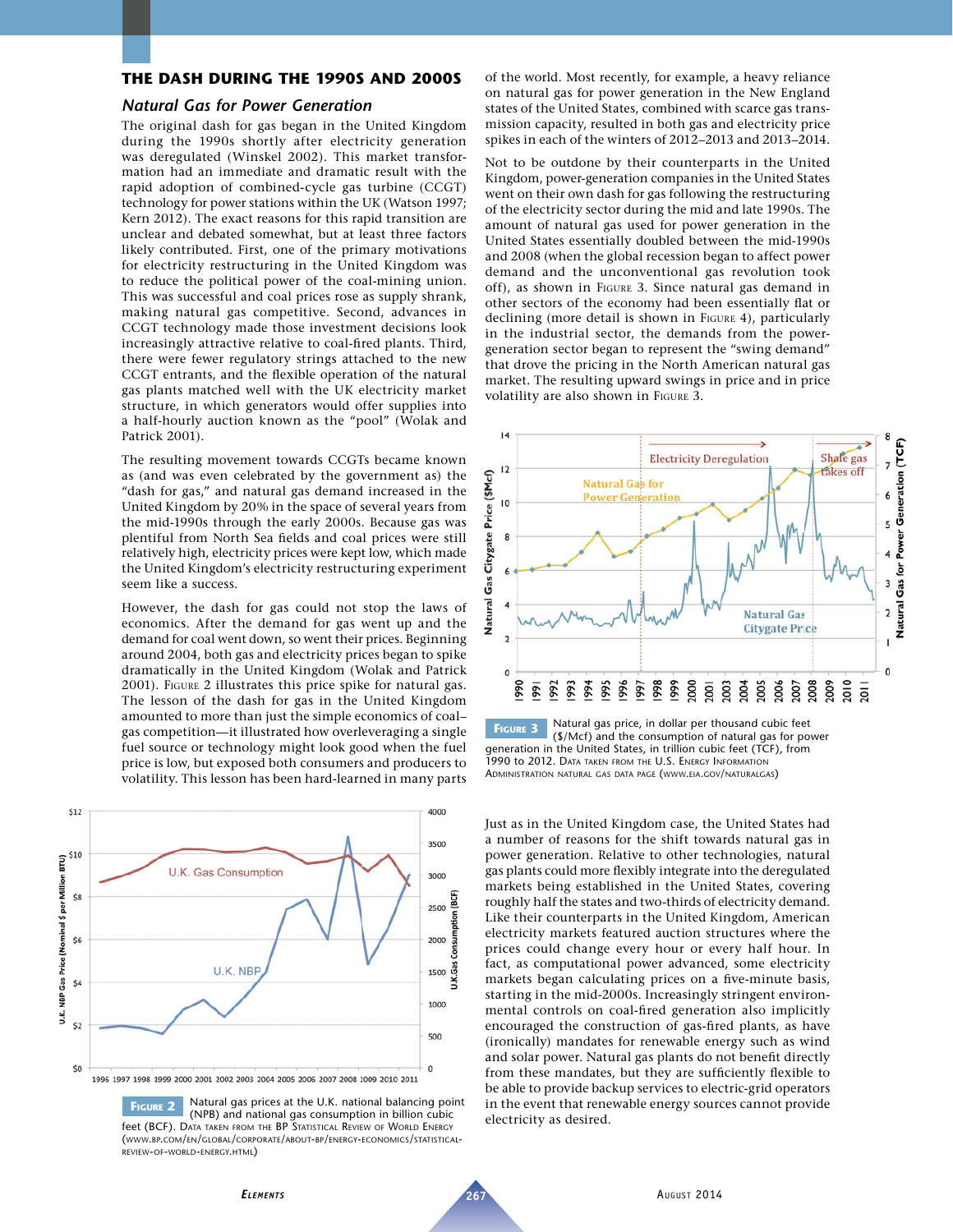# *Post-Deregulation Era Favors Gas-Fired Generation*

The way in which power plants were financed during the post-deregulation era in the United States also introduced incentives to favor gas-fired power generation over other technologies. Those areas that adopted competitive markets stopped the practice of guaranteeing cost recovery for new power plants. New power-generation plants would need to earn profits from selling valued services to electric system operators.

This change shifted patterns of investment capital in important ways. Power plant projects, which under the previous regulated regime would have been guaranteed cost recovery over a 20- or 30-year period, now had to compete with other investment vehicles that could earn a large return on investment in a much shorter time horizon. This was advantageous for natural gas plants because of shorter build times. For example, a natural gas plant can be constructed and producing electricity within a year or two, whereas a similarly sized coal or nuclear plant might take a decade or longer for siting and construction.



**FIGURE 4** Natural gas consumption in the United States, by sector, 1997–2011. DATA TAKEN FROM THE U.S. ENERGY INFORMATION ADMINISTRATION NATURAL GAS DATA PAGE (WWW.EIA.GOV/ NATURALGAS)

In North America, the rapid shift towards natural gas for power generation was seen as something of a foregone conclusion, given the difficult market and regulatory realities faced by the coal sector. The only problem was finding sufficient gas to fuel all the plants. Natural gas supplies had been perceived to be so scarce for so many years that another foregone conclusion was that North America would need to ready itself to become a large importer of natural gas. In fact, around the same time that the U.S. Fuel Use Act was passed, a handmade "clock" in Washington, D.C., famously ticked down towards the day when North America would run out of economically recoverable natural gas. More than a dozen LNG import terminals were constructed, primarily along the Gulf and East Coasts, and some attention in energy-policy circles was turned towards the prospect of the United States needing to manage potential cartel-like behavior in an increasingly globalized gas market.

# **DASH FOR GAS, 21<sup>ST</sup>-CENTURY STYLE**

The realization that vast quantities of wet and dry gas could be recovered economically from shales, tight sands, and other "unconventional" formations at any number of places globally, but especially in North America, has turned the dash-for-gas story on its head. Remember that the two previous dashes for gas were driven by the demand side, with the increasing demand from the gas-fired powergeneration sector chasing what appeared to be dwindling supplies. In contrast, the current dash for gas has a very different motivation, with potential markets clamoring to be ready to access a large pool of low-cost supplies. Living in the land of plenty, however, does not provide insulation from market volatility.

It may seem strange that North America is in the midst of yet another dash for gas. After all, there is little regional pressure from the demand side to develop new gas supplies. As shown in FIGURE 4, demand in the United States has been flat for more than a decade. Little capacity currently exists to move North American gas to other parts of the world. In the post-2008 period, even a continued rise in gas demand in the power-generation sector has not held prices high, as shown in the right-hand portion of FIGURE 3. Moreover, the increase in gas demand for power generation has come largely at the expense of the coal-fired generation sector. FIGURE 5 illustrates how power generated from coal in the United States is at its lowest level in decades. For example, in the spring of 2012 coal's share of electricity generation was less than 40%, the lowest level since the late 1970s.

While the shift towards gas and away from coal for power generation has been rapid and dramatic, there are no guarantees that it will be permanent. In North America and Europe, new gas-fi red power generation capacity competes with new capacity from wind and other renewable fuels. In countries with rapidly developing power sectors, coal is still an appealing fuel for new power stations. Any competition between natural gas and coal in the power-generation sector will quickly reverse itself with any shifts in the price of gas relative to the price of coal. For example, the cold North American winter of 2013–2014 reversed much of the previous decline in coal-fired power generation as household-heating demand bid up the market price of natural gas in most areas of the continent. Clean-energy mandates have increased the demand for power generation from other alternative fuels as well.



**FIGURE 5** Share of total United States electricity generation provided by coal in the shale gas era, 2009–2012. SOURCE: U.S. ENERGY INFORMATION ADMINISTRATION (WWW.EIA.GOV/TODAYINEN-ERGY/DETAIL.CFM?ID=5331)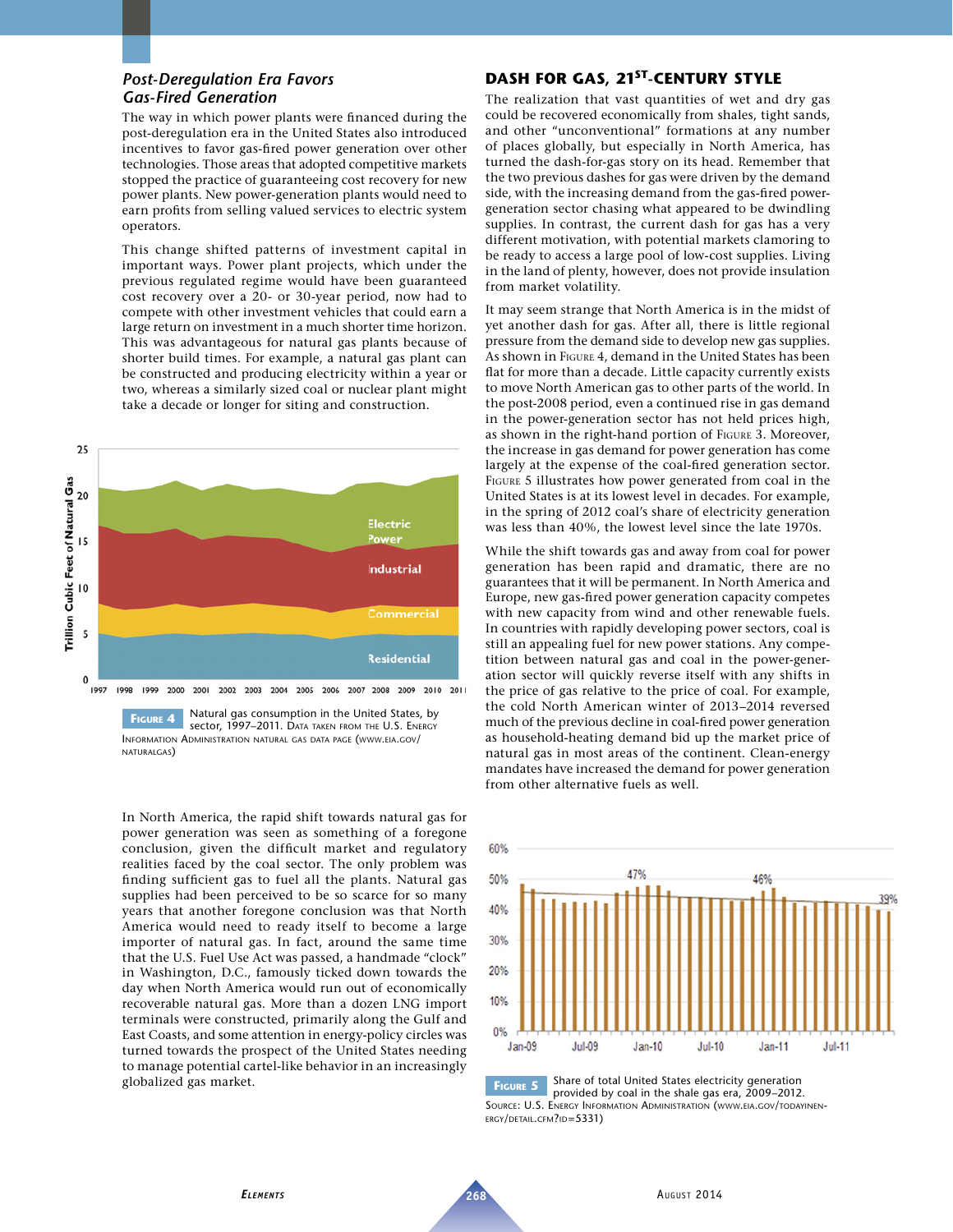#### *Looking Ahead*

Currently, nearly one-third of all natural gas produced in the United States is from shales or other unconventional formations, and this share is projected to continue growing, as shown in FIGURE 6 and discussed in a recent report by the U.S. Congressional Research Service (Ratner and Tiemann 2013). Expectations are that current low prices (see FIG. 3) will persist, more or less, over a time frame of perhaps a decade or more. While rig activity has shifted some, from dry gas areas (such as northern Pennsylvania) to wet gas regions or oil shale plays, gas production from shales has continued to rise. With market prices projected to average near the \$3/mmBTU (million BTU) or \$4/mmBTU level (in inflation-adjusted terms) over a foreseeable time horizon, it is not at all clear whether future or even current production in dry gas areas can attain acceptable returns on investment. FIGURE 7 illustrates the variation in break-even prices required in different shale gas regions. The break -even price is a function of geography and also of the composition of the produced hydrocarbons (note that the break-even price for wet gas plays is about half of that for dry gas plays).



**FIGURE 6** Historical and projected (from 2011) natural gas production (trillion cubic feet) by source in the United States. FIGURE SOURCE: U.S. ENERGY INFORMATION ADMINISTRATION, ANNUAL ENERGY OUTLOOK (WWW.EIA.GOV/FORECASTS/AEO/INDEX.CFM).

The number of wells that companies can justify drilling in a low-commodity-price environment is not clear, yet drilling and production activity has continued during a period flush with surplus supply. In some North American shale gas plays, lease terms signed during the initial rush to acquire mineral rights specified that leases would expire unless drilling began by some specified date. The corporate structure now being employed by many gas exploration and production companies—the "master limited partnership"—compels them to produce as much as possible, since profits must flow through to investors and (unlike conventional corporate entities) cannot be sequestered for future reinvestment (*The Economist* 2013).

The 21<sup>st</sup>-century dash for gas is thus the story of impatient suppliers in one region (North America) chasing uncertain domestic and global new markets, rather than impatient consumers chasing uncertain supplies. Consumers of natural gas in North America have promoted the development of new domestic markets, but such development will undoubtedly be slow (e.g. building infrastructure for

natural gas transportation or getting industry and the commercial building sector to adopt gas-fired combined heat and power; both are slow processes that would likely require some governmental coordination). Not surprisingly, producers have responded by promoting the export of LNG, in an effort to gain access to higher-priced markets in which to sell.

# **THE GAS MARKET GETS OILIER**

Chasing higher-priced demands through globalization of continental gas markets is increasingly viewed as an attractive opportunity for producers in the current North American shale gas boom. In some ways this is more attractive than seeking out low-priced markets domestically in the United States. Many other countries also have large exploitable shale gas reserves, but a ramp-up in production in other parts of the world is unlikely to happen at the speed with which it has occurred in the United States. Few other countries have the combination of access to capital and infrastructure, privately held mineral rights, and permissive regulatory structures as in the active shale-producing regions of North America. Chinese coalbed methane is one possibility, as are unconventional resources in Australia (conditional on a successful expansion of export capacity, which has proven to be expensive). North American gas producers have suddenly found themselves in the position of being able to act as suppliers to the rest of the world, if only the infrastructure were in place to allow for those exports. In the United States, there have been fifteen applications for LNG export, five of which have been at least partially permitted. The permit process is laborious, involving multiple arms of the United States government, particularly when countries that do not have free-trade agreements with the United States are involved.

## *Toward a Global Pricing Model—The Henry Hub or the Oil Index?*

North America has long had a natural gas market isolated from markets in Asia or in Europe (Van Vactor 2010). This isolation and the way natural gas deregulation progressed in the United States explain why the North American market has a very different way of pricing natural gas than markets in other regions of the world. Most of the world has long indexed natural gas supply contracts to the price of oil. Because the global market for oil has not softened,